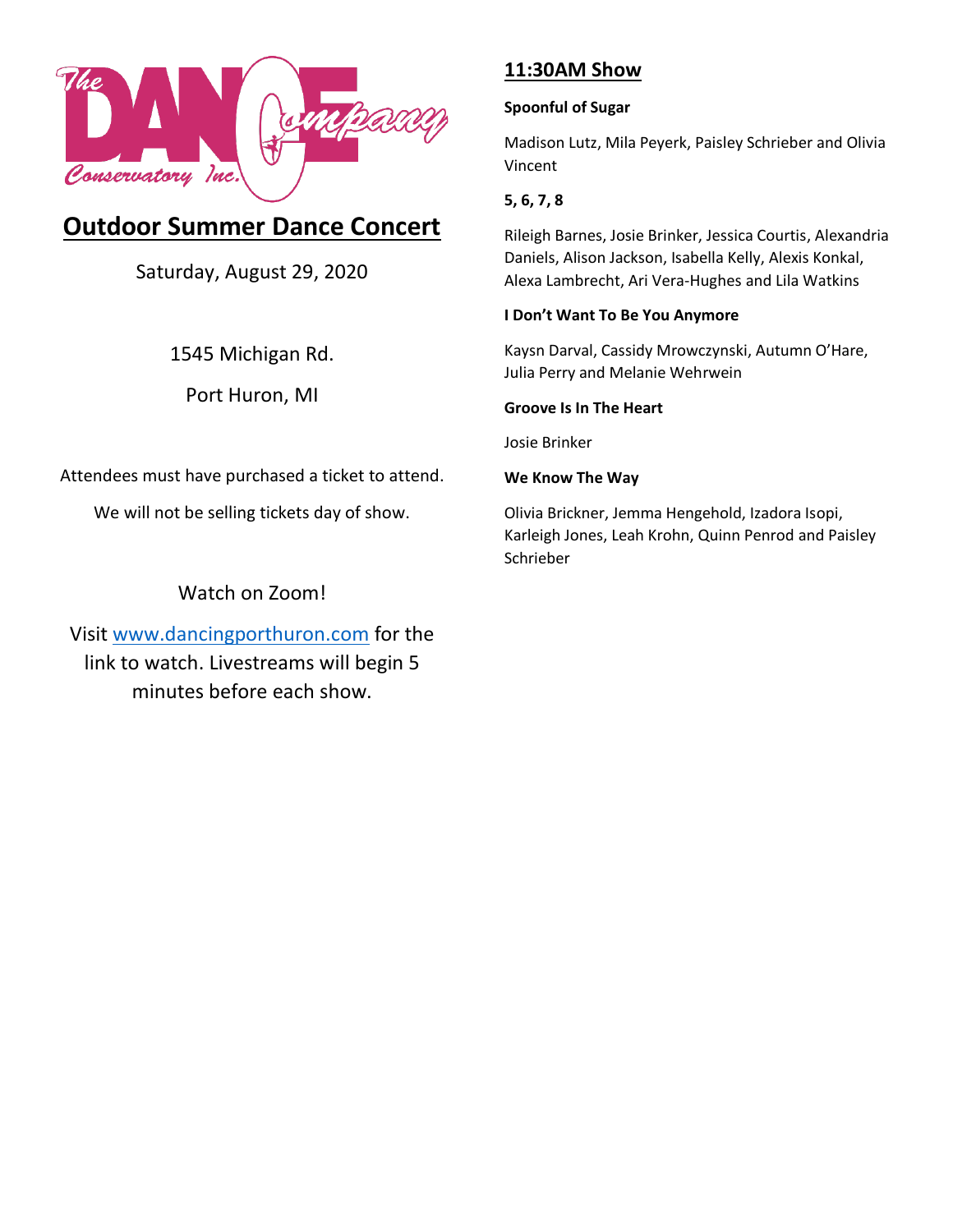## **12:30PM Show**

#### **Waltz of the Hours**

Katelynn Barnes, Khloe Barr, Josie Brinker, Jessica Courtis, Isabelle Dobson, Kate Dyer, Theresa Hohmann, Alison Jackson, Phoebe Jones, Alexa Lambrecht, Raegan Majcher, Josie Schneider and Annabeth Zirnis

#### **Respect**

Makenzie Barnes and Alexandria Daniels

#### **My Best Friend**

Rileigh Barnes, Mike Golec, Mia Bella Devlaminck, Benjamin Devlaminck and Ellianna Provost

#### **The Things We Do For Love**

Josie Brinker, Alison Jackson, Phoebe Jones, Raegan Majcher and Annabeth Zirnis

#### **Hurricane**

Alexis Konkal

**Fabulous**

Theresa Hohmann

**Someone You Loved**

Phoebe Jones and Annabeth Zirnis

**Jungle Drum**

Alison Jackson

#### **Georgia**

Josie Brinker, Kate Dyer, Cailyn Hutton, Alexa Lambrecht, Raegan Majcher and Annabeth Zirnis

#### **Hello**

Isabelle Dobson

#### **Born To Entertain**

Alexandria Daniels

#### **With Arms Outstretched**

Josie Brinker, Jessica Courtis, Isabelle Dobson, Theresa Hohmann, Alison Jackson, Alexis Konkal, Raegan Majcher, Julia Perry and Annabeth Zirnis

## **2:00PM Show**

#### **Giselle**

Makenzie Barnes, Symone Bonner, Alexandria Daniels, Mia Bella Devlaminck, Harley Phillips, Ginny Priess, Lillyan Sabic and Josie Schneider

#### **The Picnic**

Rileigh Barnes, Ella Magneson and Alina Richmond

#### **Dance of the Hours**

Theresa Dafoe and Cailyn Hutton

#### **Jolly Holiday**

Brittany Baxter, Valerie LaMarsh, Colette Manhart, Harper Markel, Tesla Osgood and Adrienne Richmond

#### **Over The Rainbow**

Makenzie Barnes, Rileigh Barnes, Symone Bonner, Alexandria Daniels, Theresa Hohmann and Harley Phillips

#### **Bon Bon**

Khloe Barr, Aubrey Christensen, Theresa Dafoe, Alexandra Harp, Kathryn Manhart, Laynie Stark and Melanie Wehrwein

#### **Rock Your Soul**

Isabelle Dobson, Isabella Kelly, Natlie Manhart and Lillyan Sabic

#### **Million Dreams**

Harley Phillips

#### **Jump Around**

Makenzie Barnes, Aubrey Christensen, Theresa Dafoe, Alexandra Harp and Julia Manhart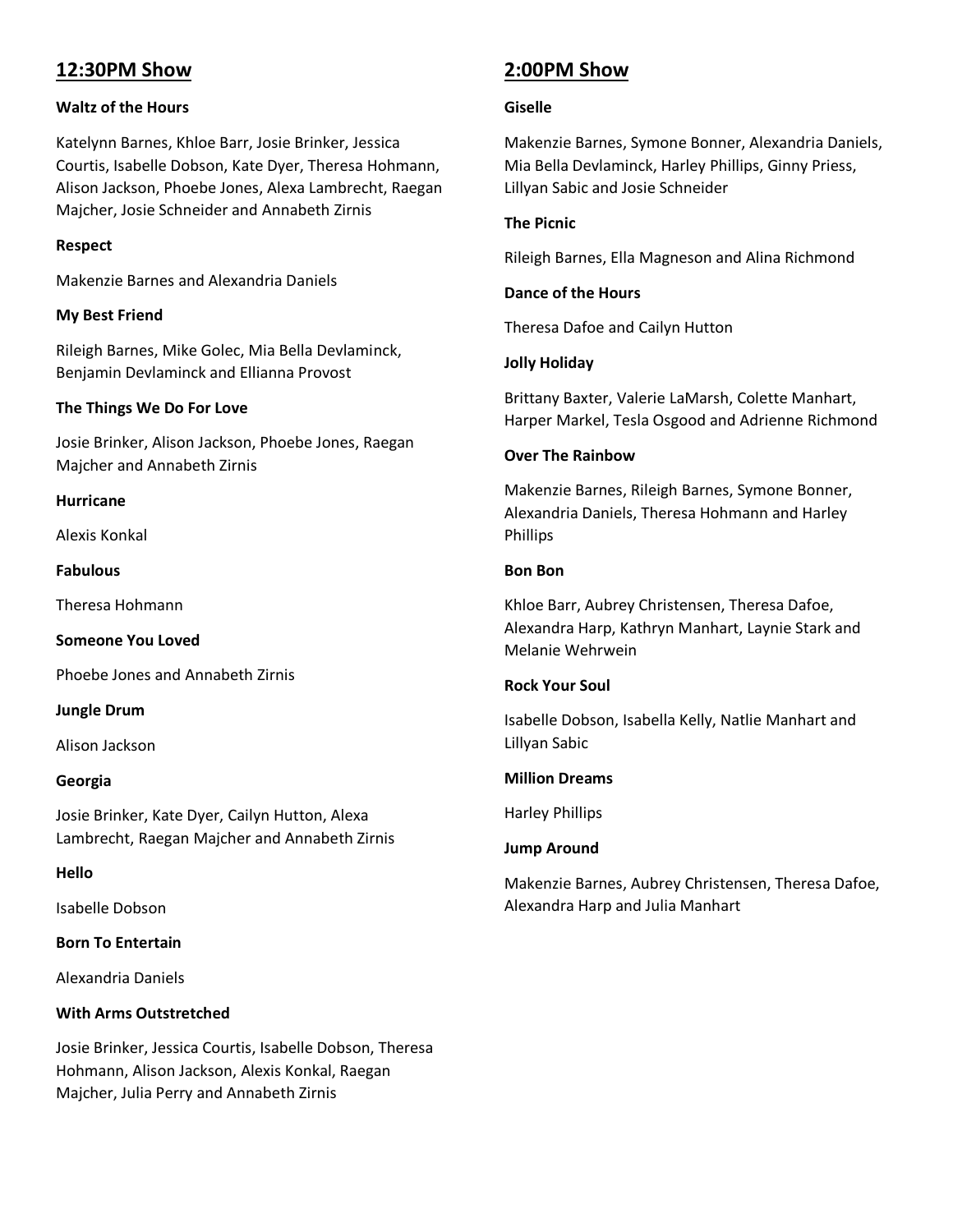## **3:30PM Show**

#### **Variation from Coppelia**

Sara Lambrecht

#### **Variation from Swan Lake**

Ari Vera-Hughes

#### **Variation from Harlequinade**

Lydia Beasley

#### **Saturn**

Riley Raski

#### **Puttin' On The Ritz**

Isabella Dusci, Olivia Gray, Emma Malec, Ellie Miller, Sydney Picarello, Ellianna Provost and Callie Sewell

#### **Days Like This**

Alexa Lambrecht and Sara Lambrecht

#### **Nervous**

Skylee Barr, Audrey Brabant, Mollie Eagen, Alexis Konkal, Alycia Neal, Riley Raski and Lila Watkins

#### **Mean To Me**

Avari Draveling

#### **Boogie Wonderland**

Mattie Dye, Jianna Hengehold and Joella Hengehold

#### **Somebody**

Mollie Eagen

#### **Rescue**

Lila Watkins

#### **I'll Never Love Again**

Audrey Brabant

#### **Piano Man**

Skylee Barr, Avari Draveling, Mollie Eagen, Sara Lambrecht, Hannah Radigan and Riley Raski

#### **Maybe This Time**

Mia Frontiero

#### **Everybody Wants To Be A Cat**

Aurora Gartland and Katherine Margaret Hohmann

#### **Rise or Fade**

Skylee Barr, Lydia Beasley, Audrey Brabant, Avari Draveling, Mollie Eagen, Alexis Konkal, Sara Lambrecht, Riley Raski and Lila Watkins